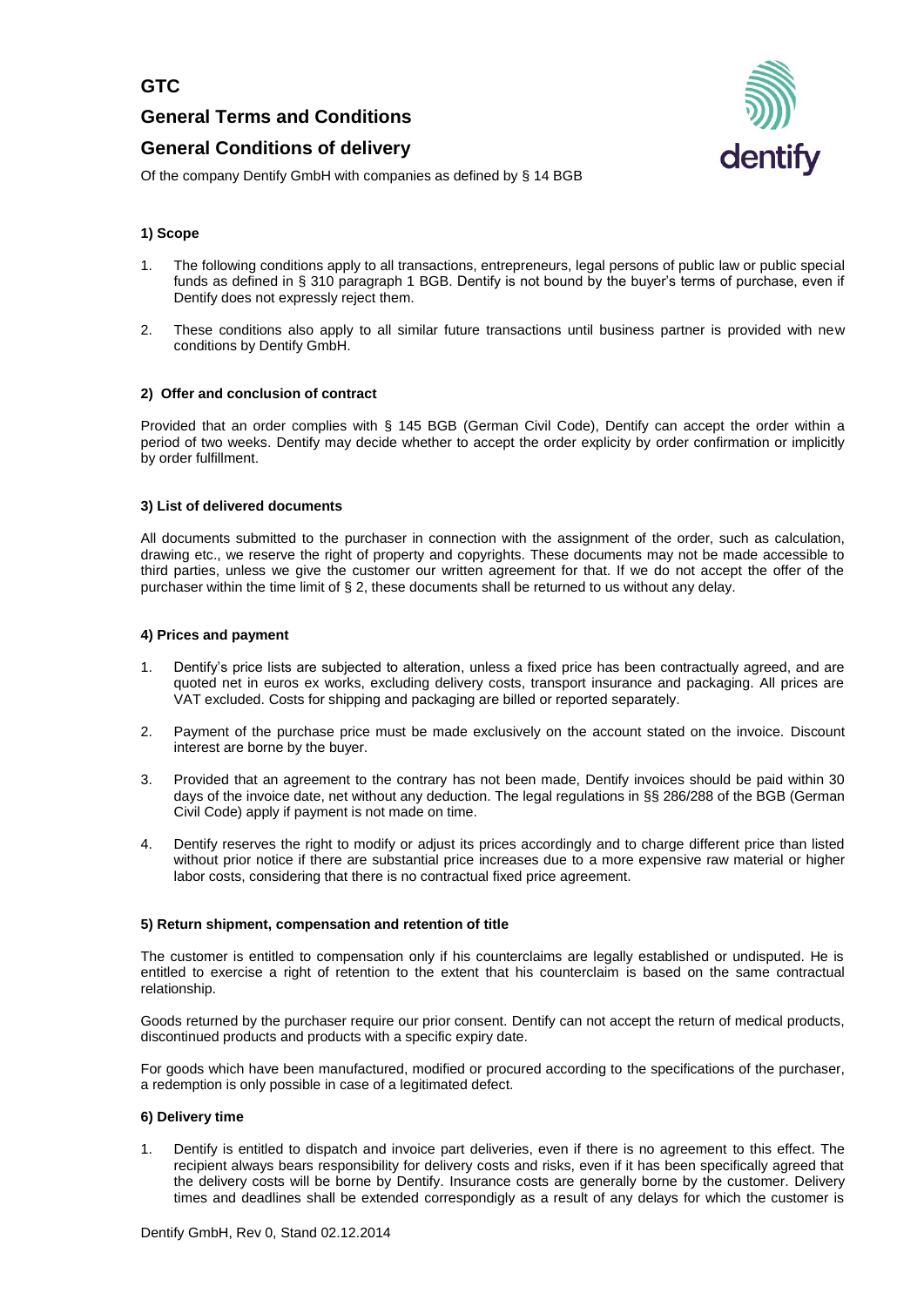responsible, e.g. delays in prepayment, granting approval or submitting documents. The buyer has no right to claim for damages because of such a delay.

- 2. The delivery deadlines agreed shall be binding. In order to meet the delivery deadline or lead time, it is important that the goods are received at the receiving center or location specified by us or that the goods are successfully accepted on time.
- 3. If the purchaser is in default of acceptance or if he culpably infringes any other obligation to cooperate, we are entitled to demand compensation for the damage incurred, including any extra charges. We reserve the right to make further claims. If the above conditions are met, the risk of accidental loss or accidental deterioration of the purchased goods is transferred to the purchaser at the time when the customer has been in default or default.
- 4. Even if delivery times and deadlines have been contractually agreed, Dentify can not be held responsible for delays in delivery times and deadlines due to force majeure or other eventualities that considerably delay delivery or make it impossible, in particular in instances of any kind of force majeure. The same applies if our suppliers are affected by similar circumstances. In such instances Dentify is entitled to extend the delivery time by a reasonable period. The buyer has no right to claim for damages because of such delay. Dentify shall inform the buyer if such circumstances arise.
- 5. Other legal claims and rights of the customer due to a delay in delivery shall remain unaffected.

## **7) Transfer risks and dispatching**

- 1. All deliveries take place at the purchaser's risk even when we bear the freight charges. Our obligation to deliver shall be considered as fulfilled when the goods are handed over to the carrier or, if the purchaser is collecting them, when they have been made ready for collection. Unless otherwise agreed, we shall choose the method and route of shipment. Additional costs arising due to special shipment- related requests on the part of the purchaser shall be borne by same. We shall endeavour to comply with the indicated delivery deadlines to the greatest extent possible, without assuming liability for this. War, plant interruptions or interruptions in the sales/marketing department, dispositions decreed from above or other Acts of God such as strikes, lockouts or a lack of workers, which reduce or prevent manufacture and shipment on our part or on the part of our suppliers, shall release us for the duration of the disruption and to the extent of its effectiveness from the obligation to deliver or shall entitle us to partially withdraw from the contract without claims to compensation arising to the purchaser.
- 2. Title to all delivered goods shall remain vested in Dentify and shall not pass to the buyer until all requests for payment by Dentify have met in full, even though the purchase price may have been paid in the case of specific payment requests.
- 3. If shipment is delayed due to circumstances for which the customer is responsible, the risk shall pass to the customer from the date of dispatch.
- 4. At the request of the customer, the consignment is insured by the supplier at his expense according to his information.

#### **8) Reservation of proprietary rights**

- 1. The goods shall remain our property until all of our debt claims, including future debt claims, arising from our business relationship with the purchaser have been satisfied in full. Should the purchaser not fulfil his obligations to us despite being sent a reminder, we shall be entitled to request that the conditional commodities be returned to us, without extending the payment deadline or providing notice of withdrawal. Repurchase of the conditional commodities shall include withdrawal from the contract only if we have expressly declared this to be the case in writing. Ownership shall extend to the products created by means of processing. We shall consider processing to have occurred without claims arising to the purchaser as a result of the conditional commodities being processed and safeguarded.
- 2. The customer shall be required to keep the goods safe for us and to insure them adequately against lost, theft or damage. He shall hereby assign to us in advance his claims arising from the insurance contracts. Should the purchaser not comply with his obligations with respect to us, then he may use the delivered goods and the objects created as a result of processing them during the course of proper business, but shall not be entitled to pledges and security considerations. The purchaser must retain ownership in the goods to which he is entitled with regard to his purchasers until the latter have paid the purchase price. When another person's goods not belonging to us are being processed by the purchaser we shall be joint owners of the new objects in relation to the invoice value of the processed goods. The purchaser shall hereby assign to us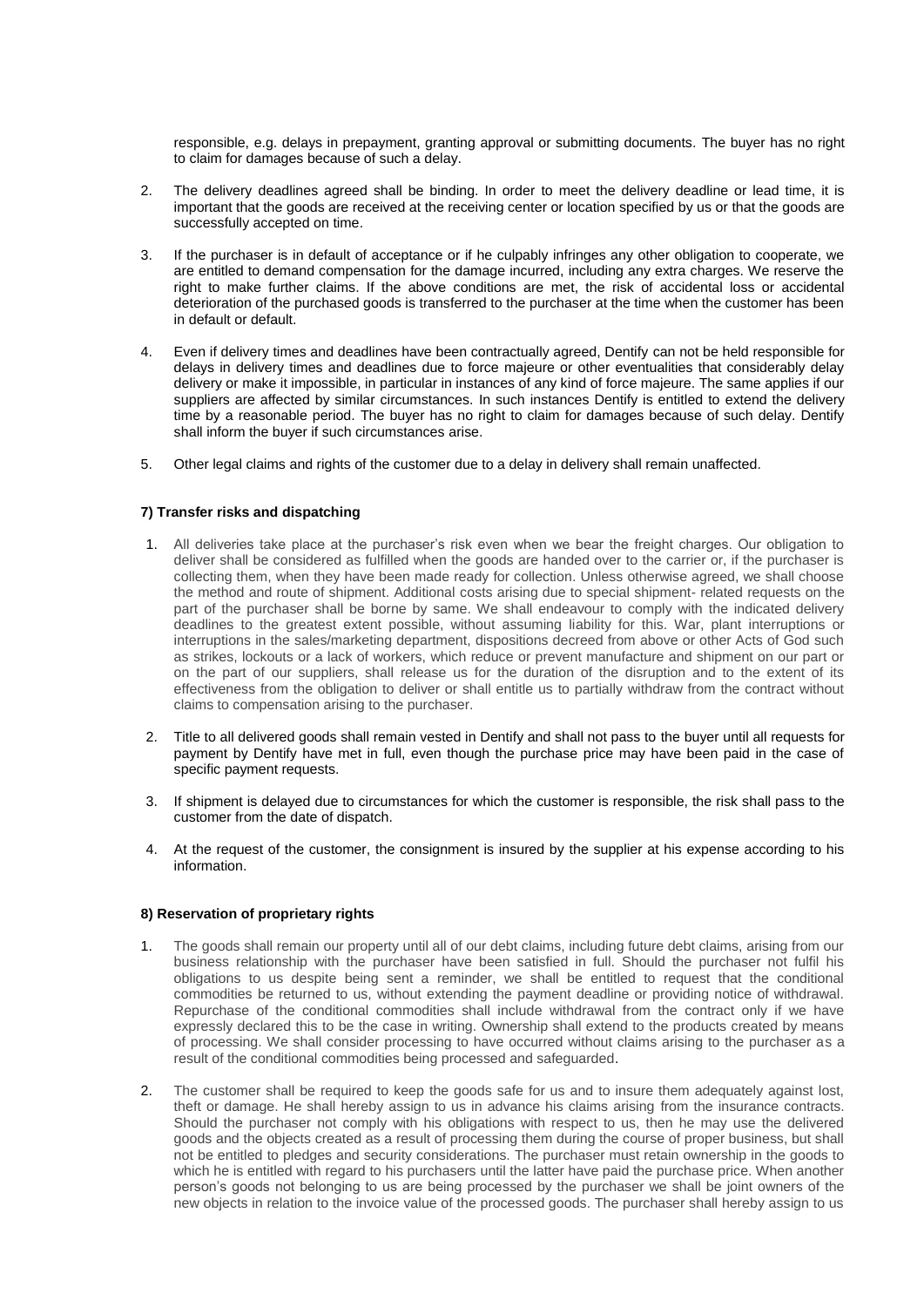in advance all of his claims, secondary rights and security rights, including bills of exchange and cheques, as a quarantee with regard to resale of the conditional commodities referring to § 771 ZPO. If we only own a share in the conditional commodities, then the share in the claims to be assigned to us arising from the sale shall be measured in accordance with our share in the ownership. Should the conditional commodities being sold at an overall price with goods owned by another person, then the purchase money claim shall only be considered as being assigned to the prorated amount of the value of the conditional commodities. The purchaser shall be entitled to collect the claims arising from the resale as long as he fulfils his payment obligation with regard to us in accordance with the contract. At our request he must inform us of the debtor affected by the assigned claim. Should it appear to us that realization of our claims is endangered, then we may inform the debtors of the assigning of the claim. The purchaser must inform us immediately if third parties have access to the conditional commodities or to the assigned claims. Once our claims arising from the business relationship have been paid in full, ownership in the conditional commodities shall immediately pass to the purchaser and he shall be entitled to the assigned claims. At the request of the purchaser we shall be obliged to release the claims to which we are entitled to the extent that their value exceeds that of all of the claims to be safeguarded by 25%.

- 3. The purchaser is entitled to resell the reserved goods in normal business transactions. The purchaser assigns the claims of the purchaser from the resale of the reserved goods to us in the amount of the agreed final invoice amount (including VAT). This assignment applies irrespective of whether the purchased item has been resold without or after processing. The customer remains authorized to collect the claim even after the assignment. Our power to collect the claim ourselves remains unaffected. However, we will not collect the receivables as long as the customer complies with his payment obligations from the revenue collected, is not in arrears with payment and, in particular, no application for opening insolvency proceedings is filed or payment is settled.
- 4. The processing and conversion of the purchased goods by the purchaser shall always take place on behalf of us. In this case, the purchaser 's right to be entitled to the purchase is continued on the changed item. If the object of purchase is processed with other items not belonging to us, we acquire the co-ownership of the new item in the ratio of the objective value of our purchased item to the other processed items at the time of the processing.
- 5. The same applies to the case of mixing. Insofar as the mixing takes place in such a way that the object of the purchaser is to be regarded as the main item, it is agreed that the purchaser transfers to us pro rata coownership and keeps the resulting sole proprietorship or co-ownership for us. In order to safeguard our claims against the purchaser, the purchaser also assigns such claims to us, which arise from the combination of the reserved goods with a property against a third party; We are already accepting this assignment.
- 6. We undertake to release the securities to which we are entitled at the Purchaser's request insofar as their value exceeds the claims to be secured by more than 10%. The choice of collateral to be released is our responsibility.

#### **9) Warranty and notification of defect as well as withdrawal / manufacturer regress**

- 1. Warranty rights of the customer presuppose that the customer has properly and promptly fulfilled his inspection and complaint obligations pursuant to § 377 HGB (German Commercial Code) within 10 days.
- 2. If, in spite of all due diligence, the delivered goods exhibit a defect which already existed at the time of transfer of risk, we shall, at our option, repair the goods, or supply replacement goods, subject to timely notice of defect. We shall always be given the opportunity to supplement the product within a reasonable period. Retention claims remain unaffected by the above regulation without restriction. Prior to returning the goods our permit is to be request..
- 3. If the supplementary performance fails, the purchaser may without prejudice to any claims for damages reduce the contract price or withdraw from the contract within the scope of the statutory provisions.
- 4. Claims for defects shall not be insignificant except for a negligible deviation from the agreed upon condition, in case of insignificant impairment of usability, in case of natural wear and tear, as well as damage resulting from the risk transfer due to faulty or negligent handling, excessive stress, unsuitable operating means, chemical, electrochemical or Electrical influences as well as due to special external influences, which are not presupposed under the contract. If improper repair work or alterations are carried out by the purchaser or third parties improperly, there are

also no deficiencies for this and the resulting consequences.

5. The exclusion of liability shall also apply if the defect is attributable to a substance supplied by the purchaser.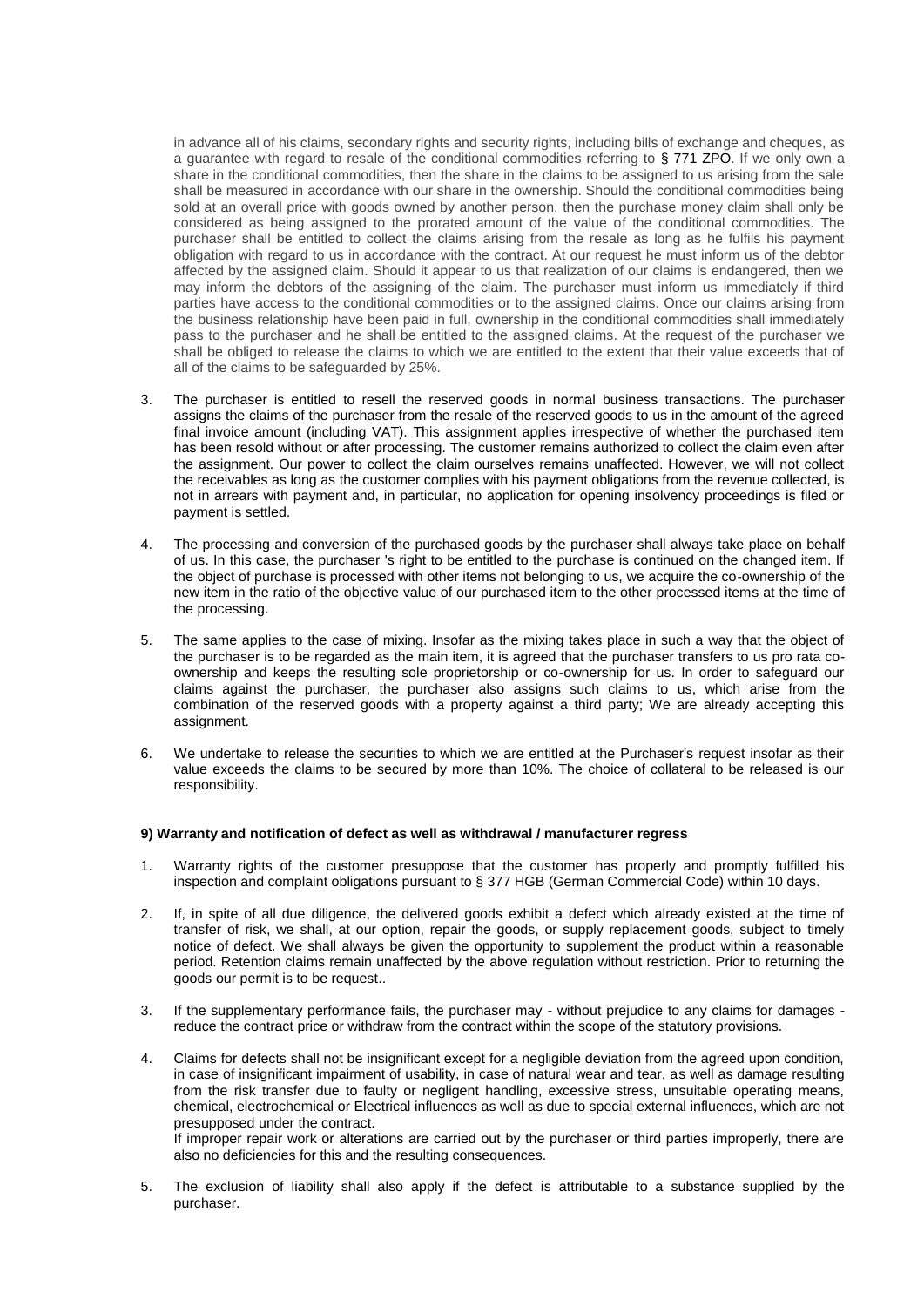- 6. Replaced parts become the property of the Supplier.
- 7. Claims of the customer due to the expenses necessary for the purpose of supplementary performance, in particular transport, path, work and material costs shall be excluded insofar as the expenses increase because the goods delivered by us are subsequently returned to a location other than the branch of the Has been placed, unless the shipment corresponds to its intended use.
- 8. The customer's claims for recourse against us exist only insofar as the customer has not entered into any agreements with his customer that exceed the legally compulsory claims for defects. Furthermore, Paragraph 6 shall apply mutatis mutandis to the scope of the customer's recourse against the supplier.
- 9. The period of limitation for claims for defects shall be 12 months, calculated from the transfer of risk.
- 10. The statutory period of limitation in the case of a supply regress pursuant to Sections 478, 479 BGB shall remain unaffected; It shall be five years from the delivery of the defective goods.

### **10) Liability for Defects, Product Liability**

- 1. Liability, which does not arise on the delivery item itself, is excluded, irrespective of the legal basis.
- 2. The exclusion of liability shall not apply in case of intent or gross negligence, in the case of culpable injury to life, body or health, in the case of defects which have been maliciously concealed, in the case of a guarantee or a procurement risk; in the event of violation of essential contractual obligations or in the case of defects in the delivery item, Insofar as the product liability law for persons or property damage to privately used objects is liable.
- 3. In case of culpable violation of essential contractual obligations, the claim for damages in case of slight negligence is limited to the contract-typical, reasonably foreseeable damage.
- 4. In the event of violation of contractual obligations, such as Obligation to provide information and advice, paragraphs 9 and 10 shall be applied accordingly.
- 5. Insofar as the customer is entitled to claims pursuant to clause 10, these shall become statute-barred pursuant to clause 9 no. 9
- 6. Insofar as the liability for damages is excluded or restricted, this also applies to the personal liability for damages of our employees, employees, employees, representatives and vicarious agents.
- 7. We accept no liability for the non-intended use of our services and resulting damages.
- 8. Selling-on is strictly prohibited in countries in which specific legal regulations relating to products, in particular to the actual product, its packaging and labelling, prohibit the products, particularly the medical products manufactured by Dentify GmbH to be introduced in the same form as they are manufactured and marketed in Germany. Any particular non-product related sales regulations (advertising regulations, prescription requirements etc.) differing technical requirements or mandatory regulations in other countries should be observed by the buyer. If the buyer is culpable of disregarding these requirements, the buyer frees Dentify in internal arrangements from any claims by a third party that arise from the disregard of legal requirements relating to products and sales in other countries.
- 9. The buyer commits to inform us immediately of any injuries or damage, and of any incidents which could potentially have led to injuries or damage, and to send the defective product to us as quickly as possible. This applies most notably to incidents and potential incidents involving medical devices under EU Directive 93/42/EWG and the German Medical Devices Act.
- 10. In countries outside the European Union, the buyer should inform Dentify immediately of any problems relating to the import or use of our products because of guidelines, laws or standards. Id such information is not provided, Dentify does not accept liability for any ensuing damages.

#### **11) Other Arrangements**

- 1. This contract between the seller and the customer is exclusively subject to the substantive law of the Federal Republic of Germany. The United Nations Convention on contracts for the international sale of goods dated April 11 1980 (CISG) does not apply.
- 2. The place of Jurisdiction shall be Singen (Hohentwiel) for all rights and obligations, including those arising from payment. It is agreed that all transactions shall be subject to German Law.